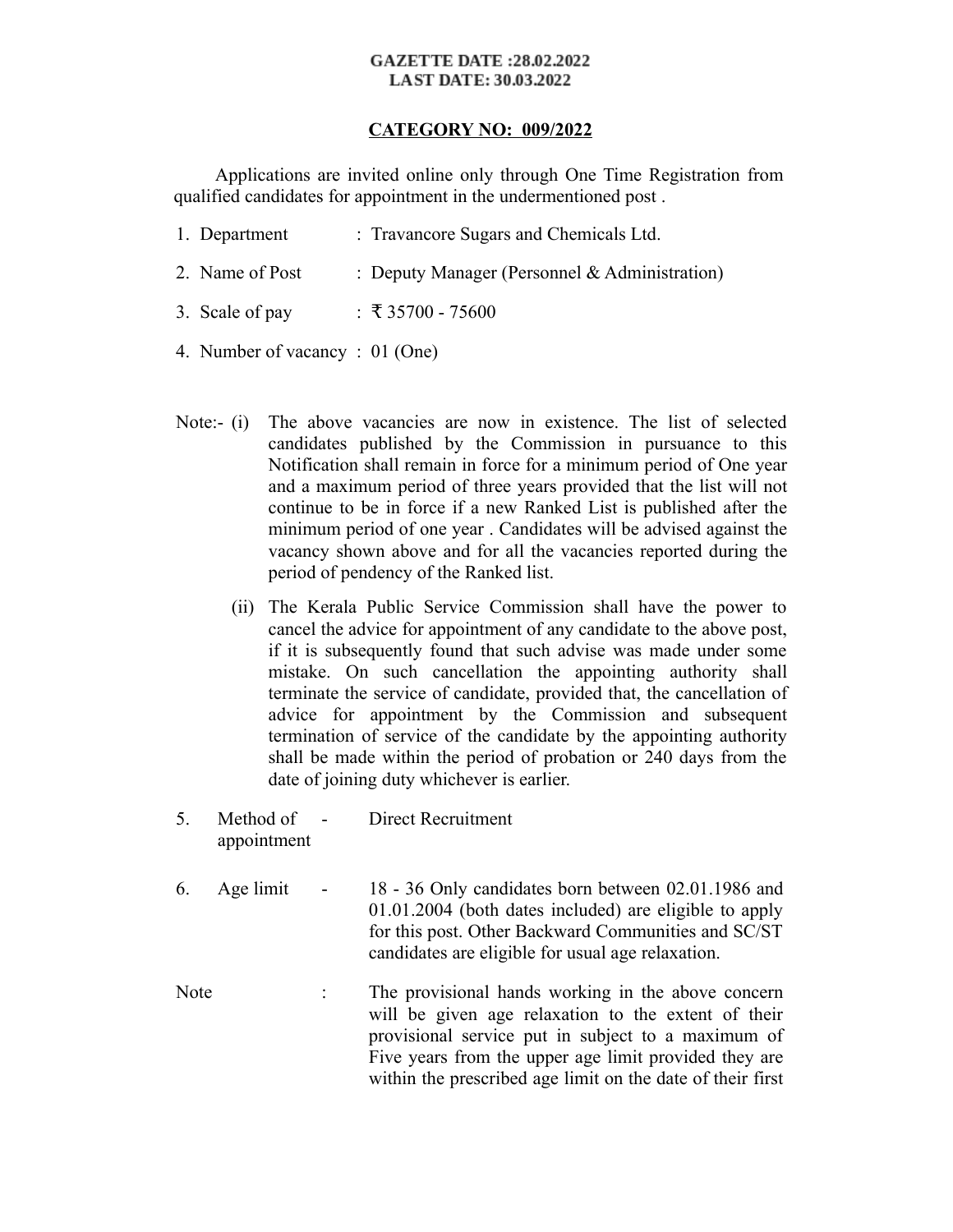appointment in the above concern. But the regular employees of the concern are not eligible for the above concession for further appointment. The provisional hands should obtain a certificate showing the period of their provisional service in the concern and shall produce the same as and when required by the Commission. It would also be clearly specified in the certificate that they were not working in the regular service of the concern.

[for other conditions regarding the age relaxation please see Para 2 (i), (ii), (iii),(iv), (vi), (vii), (xii)  $\&$ (xiv) of the General Conditions]

# 7 **Qualifications** - **1.** MBA with specialisation in HR Management

- OR
- **2.** Degree in Law and Two year Diploma in Personnel Management

Note:- (1) Rule 10 a (ii) of Part II KS & SSR is applicable.

- (2) Candidates who claim equivalent qualification instead of qualification mentioned in the notification shall produce the relevant Government Order to prove the equivalency at the time of verification, then only such qualification shall be treated as equivalent to the prescribed qualification concerned.
- (3) If the caste of a candidate is wrongly mentioned in the SSLC book, the candidate should claim their original caste in the application and should produce the community certificate / Non - Creamy layer certificate issued from the revenue authority concerned along with the Gazette Notification of the same at the time of certificate verification.
- (4) Appropriate disciplinary action, based on Rule 22 of the KPSC Rules of Procedure 1976, will be pursued against those candidates who give confirmation for writing examination by making false claims about qualification such as education, experience etc regardless of whether they attend the examination or not.

### **8. Probation:**

Any person appointed to this post shall, from the date on which he/she joins duty, be on probation for a total period of one year on duty within a continuous period of two years.

## **9. Mode of submitting Application:-**

a) Candidates must register as per ONE TIME REGISTRATION with the official Website of Kerala Public Service Commission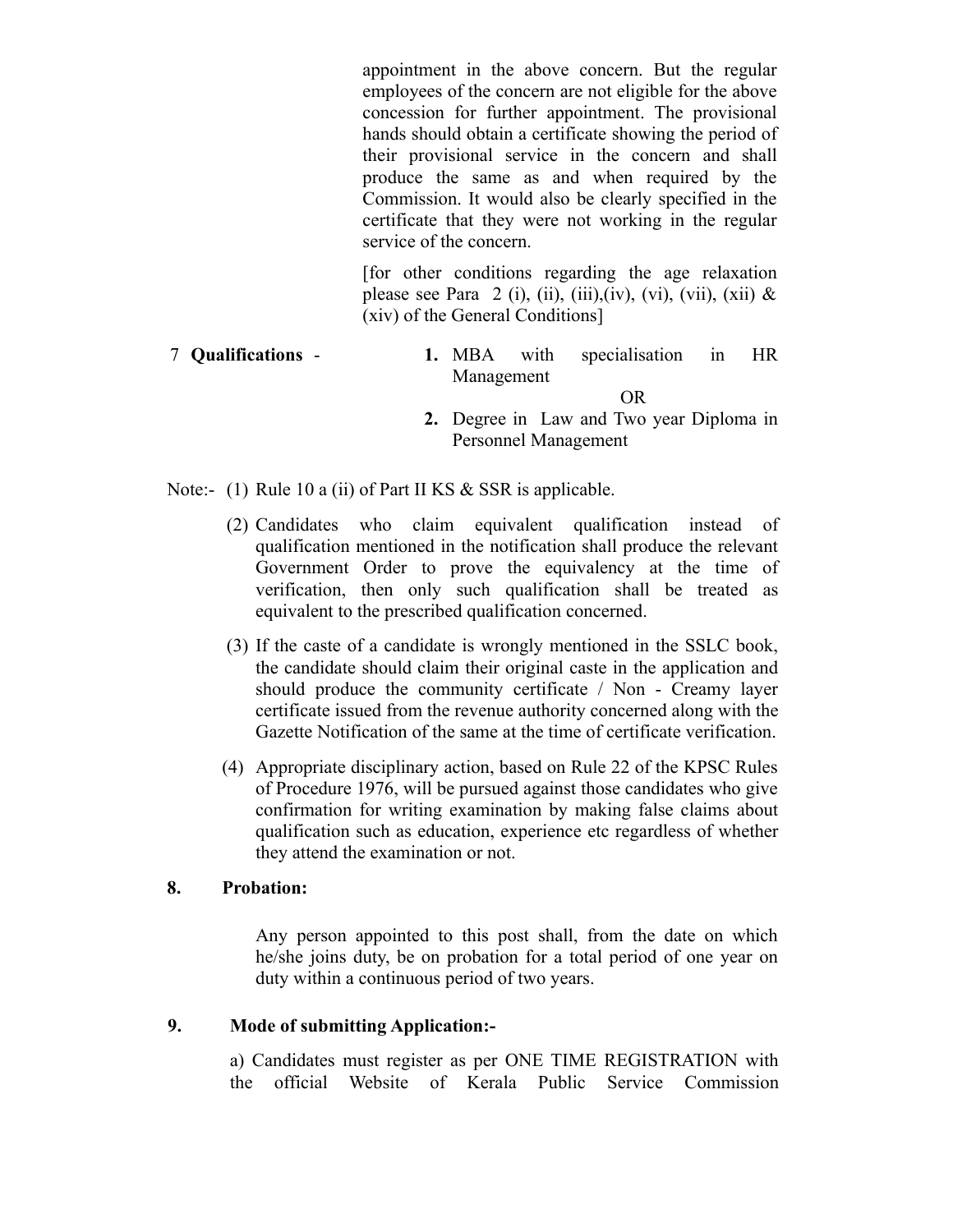**www.keralapsc.gov.in** before applying for the post. Candidates who have registered can apply by logging on to their profile using their User-ID and Password. Candidates must click on the **'Apply Now'** button of the respective posts in the Notification Link to apply for a post. The Photograph uploaded should be taken after 31.12.2012. Candidates who are creating profile from 01.01.2022 onwards, must upload photograph which is taken within 6 months. Name of the candidate and the date of photograph taken should be printed legibly at the bottom portion. The photograph once uploaded meeting all requirements shall be valid for 10 years from the date of uploading. There is no change in other instructions regarding the uploading of photographs. No application fee is required. Candidates are responsible for the correctness of the personal information and secrecy of password. Before the final submission of the application on the profile candidates must ensure correctness of the information in their profile. They must quote the User-ID for further communication with the Commission. Application submitted is provisional and cannot be deleted or altered after submission. **Candidates are advised to keep a printout or soft copy of the online application for future reference. Candidates can take the printout of the application by clicking on the link 'My applications' in their profile. All correspondences with the Commission, regarding the application should be accompanied with the print out of the application.** The application will be summarily rejected if noncompliance with the notification is found in due course of processing. Original documents to prove qualification, experience, age, Community etc. have to be produced as and when called for.

b) If written/OMR/Online Test is conducted as part of this selection candidates possessing requisite qualification as per Para 7 above alone shall submit a **confirmation** for writing the examination through their One Time Registration profiles. Such candidates alone can generate and download the Admission Tickets in the last 15 days till the date of Test. The application of candidates who do not submit confirmation within the stipulated period, will be rejected absolutely. The periods regarding the submission of confirmation and the availability of admission tickets will be published in the examination calendar itself. Information in this regard will given to the candidates in their respective profiles and in the mobile phone number registered in it.

# c) **Candidates who have Aadhaar Card should add Aadhaar Card as ID proof in their profile.**

10. Last date for submission of application:- **30.03.2022** Wednesday upto 12.00 midnight.